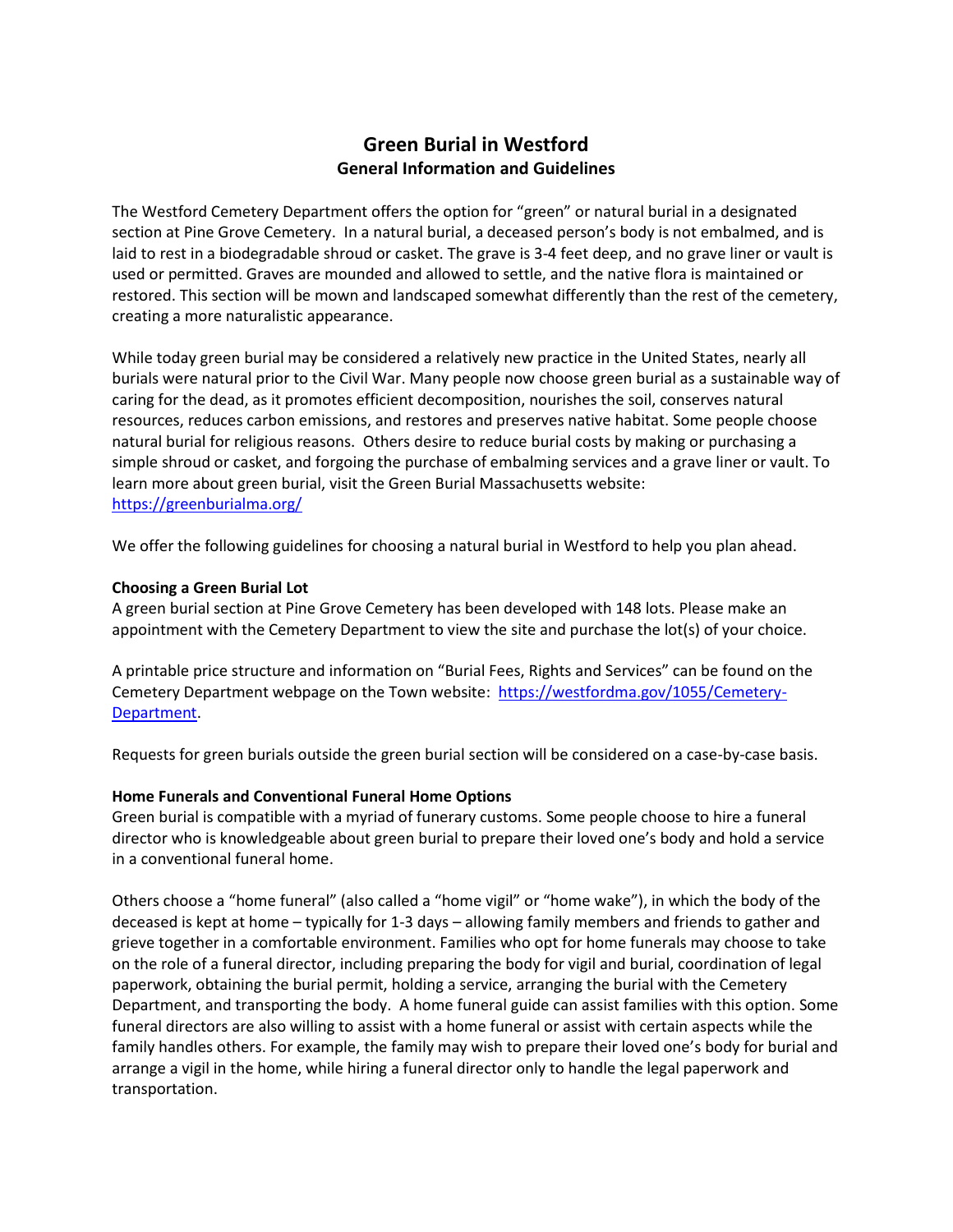To learn more about home funerals, visit the National Home Funeral Alliance website: <https://www.homefuneralalliance.org/>

To learn more about working without a funeral director, visit the Funeral Consumers Alliance of Eastern Massachusetts website:<https://fcaemass.org/resources/caring-for-your-own-dead/>

Whether you opt for a home funeral or a more conventional arrangement with a funeral director, all applicable state laws must be followed. Pre-planning, when possible, is always advised.

## **Preparing the Body for Natural Burial**

Any clothing, jewelry, or adornment to be interred with the body must be made of natural, biodegradable material.

It is important to keep the body cool to slow decomposition. There are simple methods for this to be done at home, such as the use of Techni-Ice packs or a similar cooling product. Many funeral homes have onsite refrigeration or use other cooling techniques. We recommend discussing this with a home funeral guide or funeral director. Caskets and shrouds must be free of visible bodily fluids upon arrival at the cemetery.

#### **Shrouds and Shrouding Boards**

A shroud is a cloth used to wrap and cover a body after a person has died. Green burial shrouds must be made of natural, biodegradable materials such as wool, cotton, linen, bamboo, or hemp. A shrouded body may be placed inside a biodegradable casket, but a casket is not required. A shrouded body without a casket must be entirely wrapped and placed on an untreated softwood (such as white pine) or wicker shrouding board, which meets the same biodegradability requirements as caskets (see below). The board will help stabilize the body while being transported and lowered into the grave and will remain inside the grave. Plywood and particle board are not acceptable. A board with carrying handles that is at least as wide and as long as the body is recommended; please notify the Cemetery Department if a board will exceed 28-inches in width and 84-inches in length. Some shrouds have carrying handles sewn into the cloth and sleeves sewn into the bottom in which a narrower board can be inserted; the narrower board is acceptable since the body and board are held snugly together with ties, providing stability.

#### **Caskets**

Caskets may be constructed from untreated softwood, wicker, cardboard, or other natural, biodegradable materials, and must not be painted with toxic paint or varnish. They should be of sufficient strength to support the weight of the body. Wooden caskets should be held together with wooden dowels and non-toxic glues rather than metal fasteners. To minimize environmental impact, we recommend obtaining locally-made caskets. Some people prefer to make their own, using locallysourced or repurposed materials. Handmade caskets should conform to standard casket size; please notify the Cemetery Department if an oversized casket will be required.

#### **The Green Burial Process**

One full body burial is allowed in each green burial grave.

Families or funeral directors planning a natural burial must arrange for at least six people to be present at the cemetery who can safely lift and carry the shrouded body or casket a maximum of 100 feet from